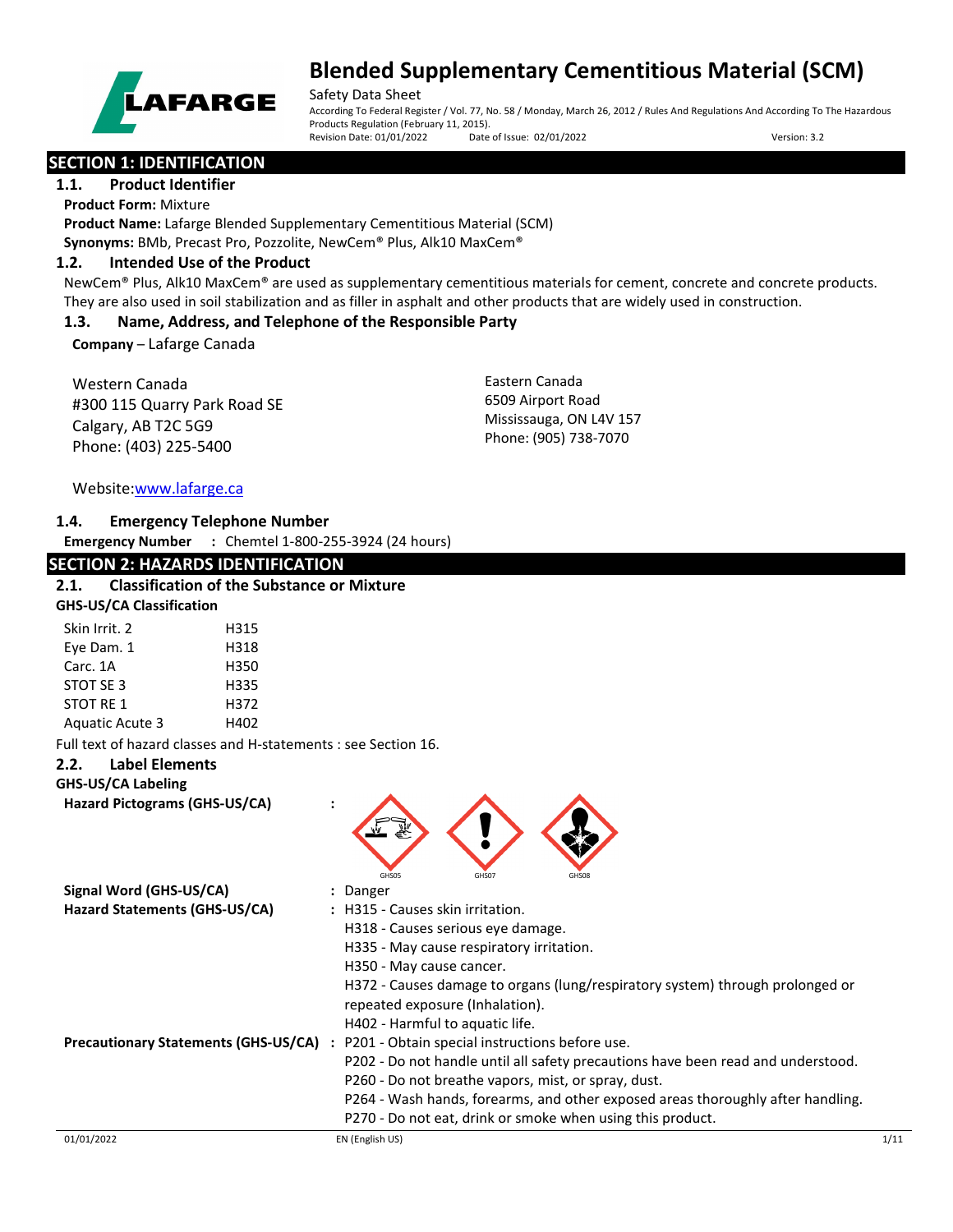Safety Data Sheet

According To Federal Register / Vol. 77, No. 58 / Monday, March 26, 2012 / Rules And Regulations And According To The Hazardous Products Regulation (February 11, 2015).

P271 - Use only outdoors or in a well-ventilated area.

P273 - Avoid release to the environment.

P280 - Wear protective gloves, protective clothing, and eye protection.

P302+P352 - IF ON SKIN: Wash with plenty of water.

P304+P340 - IF INHALED: Remove person to fresh air and keep comfortable for breathing.

P305+P351+P338 - IF IN EYES: Rinse cautiously with water for several minutes. Remove contact lenses, if present and easy to do. Continue rinsing.

P308+P313 - If exposed or concerned: Get medical advice/attention.

P310 - Immediately call a POISON CENTER or doctor.

P314 - Get medical advice/attention if you feel unwell.

P321 - Specific treatment (see Section 4 on this SDS).

P332+P313 - If skin irritation occurs: Get medical advice/attention.

P362+P364 - Take off contaminated clothing and wash it before reuse.

P403+P233 - Store in a well-ventilated place. Keep container tightly closed.

P405 - Store locked up.

P501 - Dispose of contents/container in accordance with local, regional, national, territorial, provincial, and international regulations.

### **2.3. Other Hazards**

Exposure may aggravate pre-existing eye, skin, or respiratory conditions. Individuals with lung disease (e.g. bronchitis, emphysema, COPD, pulmonary disease) or sensitivity to hexavalent chromium can be aggravated by exposure.

## **2.4. Unknown Acute Toxicity (GHS-US/CA)**

No data available

## **SECTION 3: COMPOSITION/INFORMATION ON INGREDIENTS**

| 3.2. | <b>Mixture</b> |
|------|----------------|
|      |                |

| <b>Name</b>           | <b>Product Identifier</b> | $%$ *    | <b>GHS Ingredient Classification</b> |
|-----------------------|---------------------------|----------|--------------------------------------|
| Calcium oxide         | (CAS-No.) 1305-78-8       | $1 - 55$ | Skin Irrit. 2, H315                  |
|                       |                           |          | Eye Dam. 1, H318                     |
|                       |                           |          | <b>STOT SE 3, H335</b>               |
|                       |                           |          | Aquatic Acute 3, H402                |
| Calcium sulfate       | (CAS-No.) 7778-18-9       | $0 - 22$ | Not classified                       |
| Magnesium oxide (MgO) | (CAS-No.) 1309-48-4       | $0 - 20$ | Not classified                       |
| Quartz                | (CAS-No.) 14808-60-7      | $0 - 15$ | Carc. 1A, H350                       |
|                       |                           |          | <b>STOT SE 3, H335</b>               |
|                       |                           |          | <b>STOT RE 1, H372</b>               |
| Limestone             | (CAS-No.) 1317-65-3       | $0 - 14$ | Not classified                       |

Full text of H-phrases: see Section 16.

\*Percentages are listed in weight by weight percentage (w/w%) for liquid and solid ingredients. Gas ingredients are listed in volume by volume percentage (v/v%).

## **SECTION 4: FIRST AID MEASURES**

### **4.1. Description of First-aid Measures**

**General:** Never give anything by mouth to an unconscious person. If you feel unwell, seek medical advice (show the label where possible).

**Inhalation:** When symptoms occur: go into open air and ventilate suspected area. Obtain medical attention if breathing difficulty persists.

**Skin Contact:** Remove contaminated clothing. Immediately flush skin with plenty of water for at least 30 minutes and continue flushing throughout emergency transport, if needed. Immediately call a poison center or physician. Wash contaminated clothing before reuse.

**Eye Contact:** Get medical attention immediately and begin flushing eyes with plenty of water for at least 30 minutes and continue flushing eyes throughout emergency transport. Immediately call a poison center or physician. Occasionally lift the upper and lower eyelids during flushing. Remove any contact lenses, if possible. Chemical burns should be treated promptly by a physician. **Ingestion:** Rinse mouth. Do NOT induce vomiting. Obtain medical attention.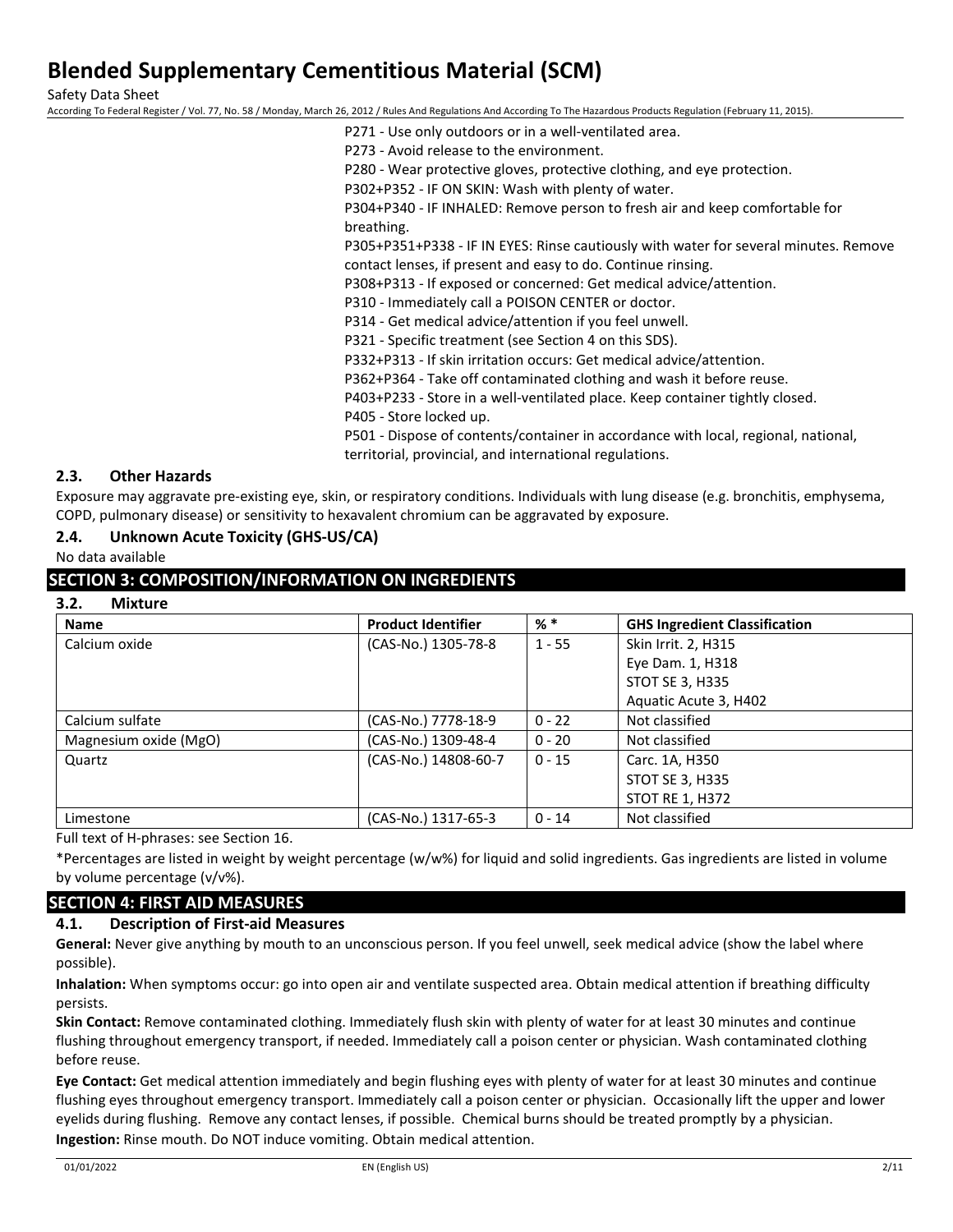Safety Data Sheet

According To Federal Register / Vol. 77, No. 58 / Monday, March 26, 2012 / Rules And Regulations And According To The Hazardous Products Regulation (February 11, 2015).

### **4.2. Most Important Symptoms and Effects Both Acute and Delayed**

**General:** Causes skin irritation. May cause respiratory irritation. Causes serious eye damage. May cause cancer. Causes damage to organs through prolonged or repeated exposure.

**Inhalation:** Irritation of the respiratory tract and the other mucous membranes. The three types of silicosis include: 1) Simple chronic silicosis – which results from long-term exposure (more than 20 years) to low amounts of respirable crystalline silica. Nodules of chronic inflammation and scarring provoked by the respirable crystalline silica form in the lungs and chest lymph nodes. This disease may feature breathlessness and may resemble chronic obstructive pulmonary disease (COPD); 2) Accelerated silicosis – occurs after exposure to larger amounts of respirable crystalline silica over a shorter period of time (5-15 years); 3) Acute silicosis – results from short-term exposure to very large amounts of respirable crystalline silica. The lungs become very inflamed and may fill with fluid, causing severe shortness of breath and low blood oxygen levels. Inflammation, scarring, and symptoms progress faster in accelerated silicosis than in simple silicosis. Progressive massive fibrosis may occur in simple or accelerated silicosis, but is more common in the accelerated form. Progressive massive fibrosis results from severe scarring and leads to the destruction of normal lung structures.

**Skin Contact:** Redness, pain, swelling, itching, burning, dryness, and dermatitis. Concrete may cause dry skin, discomfort, irritation, severe burns, and dermatitis. Exposure of sufficient duration to wet concrete can cause serious, potentially irreversible damage to skin, eye, respiratory and digestive tracts due to chemical (caustic) burns, including third degree burns. A skin exposure may be hazardous even if there is no pain or discomfort. Unhardened concrete is capable of causing dermatitis by irritation and allergy. Skin affected by dermatitis may include symptoms such as, redness, itching, rash, scaling, and cracking. Irritant dermatitis is caused by the physical properties of concrete including alkalinity and abrasion. Allergic contact dermatitis is caused by sensitization to hexavalent chromium (chromate) potentially present in concrete. The reaction can range from a mild rash to severe skin ulcers. Persons already sensitized may react to the first contact with wet concrete. Others may develop allergic dermatitis after years of repeated contact with wet concrete.

**Eye Contact:** Potentially causes permanent damage to the cornea, iris, or conjunctiva. Airborne dust may cause immediate or delayed irritation or inflammation. Eye contact with large amounts of dry powder or with wet cement can cause moderate eye irritation, chemical burns and blindness. Eye exposures require immediate first aid and medical attention to prevent significant damage to the eye.

**Ingestion:** Ingestion may cause adverse effects.

**Chronic Symptoms:** May cause cancer. Causes damage to organs through prolonged or repeated exposure.

### **4.3. Indication of Any Immediate Medical Attention and Special Treatment Needed**

If exposed or concerned, get medical advice and attention. If medical advice is needed, have product container or label at hand.

## **SECTION 5: FIRE-FIGHTING MEASURES**

### **5.1. Extinguishing Media**

**Suitable Extinguishing Media:** Water spray, dry chemical, foam, carbon dioxide.

**Unsuitable Extinguishing Media:** Do not use a heavy water stream. Use of heavy stream of water may spread fire.

### **5.2. Special Hazards Arising From the Substance or Mixture**

**Fire Hazard:** Not considered flammable but may burn at high temperatures.

**Explosion Hazard:** Product is not explosive.

**Reactivity:** Hazardous reactions will not occur under normal conditions.

## **5.3. Advice for Firefighters**

**Precautionary Measures Fire:** Exercise caution when fighting any chemical fire.

**Firefighting Instructions:** Use water spray or fog for cooling exposed containers.

**Protection During Firefighting:** Do not enter fire area without proper protective equipment, including respiratory protection. **Hazardous Combustion Products**: Silicon oxides.

**Other Information:** Do not allow run-off from fire fighting to enter drains or water courses.

### **Reference to Other Sections**

Refer to Section 9 for flammability properties.

### **SECTION 6: ACCIDENTAL RELEASE MEASURES**

### **6.1. Personal Precautions, Protective Equipment and Emergency Procedures**

**General Measures:** Do not get in eyes, on skin, or on clothing. Do not handle until all safety precautions have been read and understood.

### **6.1.1. For Non-Emergency Personnel**

**Protective Equipment:** Use appropriate personal protective equipment (PPE).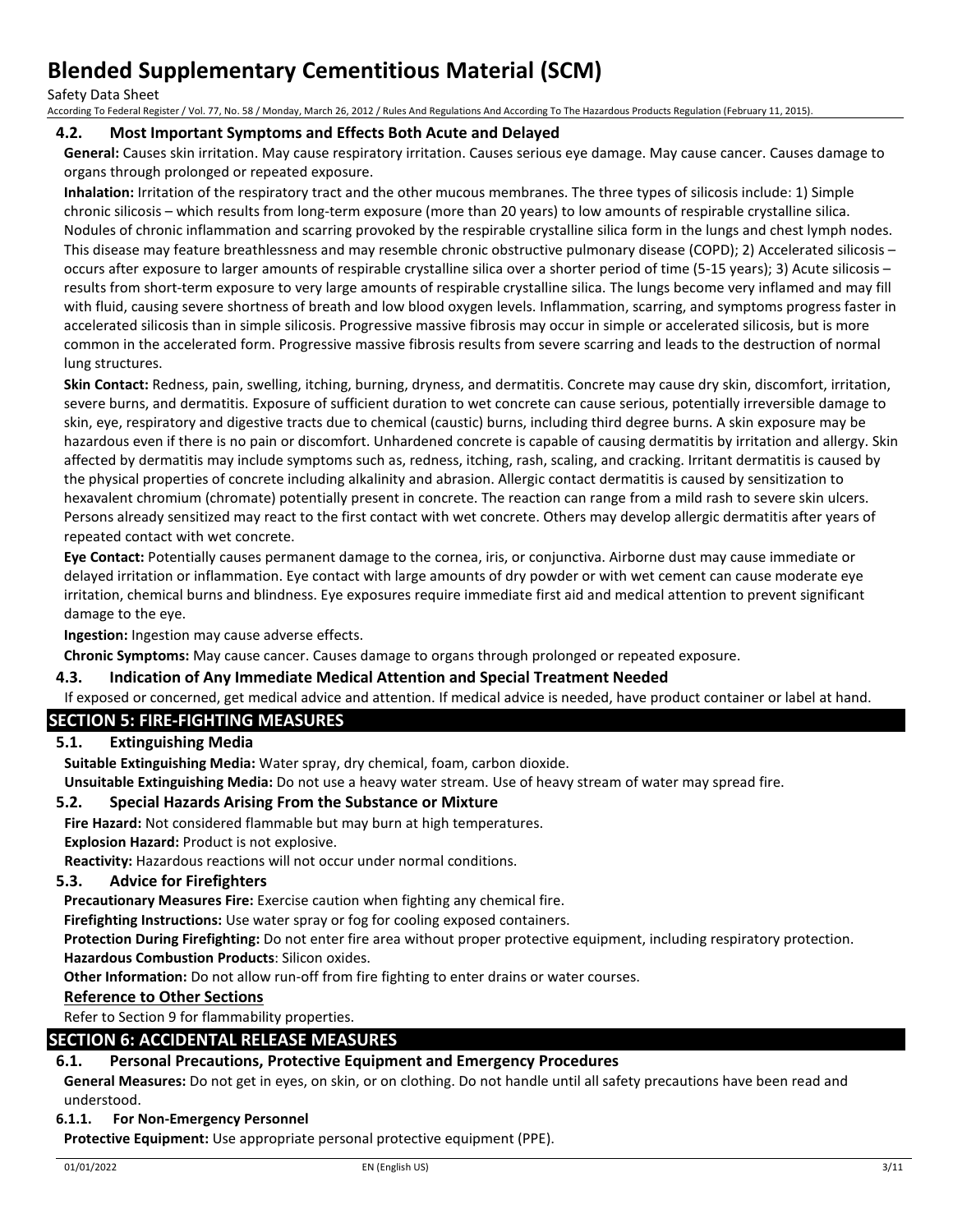Safety Data Sheet

According To Federal Register / Vol. 77, No. 58 / Monday, March 26, 2012 / Rules And Regulations And According To The Hazardous Products Regulation (February 11, 2015).

**Emergency Procedures:** Evacuate unnecessary personnel.

## **6.1.2. For Emergency Personnel**

**Protective Equipment:** Equip cleanup crew with proper protection.

**Emergency Procedures:** Upon arrival at the scene, a first responder is expected to recognize the presence of dangerous goods, protect oneself and the public, secure the area, and call for the assistance of trained personnel as soon as conditions permit. Ventilate area.

## **6.2. Environmental Precautions**

Prevent entry to sewers and public waters. Avoid release to the environment.

## **6.3. Methods and Materials for Containment and Cleaning Up**

**For Containment:** Contain solid spills with appropriate barriers and prevent migration and entry into sewers or streams. **Methods for Cleaning Up:** Contact competent authorities after a spill. Clean up spills immediately and dispose of waste safely. Recover the product by vacuuming, shoveling or sweeping. Transfer spilled material to a suitable container for disposal. Vacuum clean-up is preferred. If sweeping is required use a dust suppressant.

## **6.4. Reference to Other Sections**

See Section 8 for exposure controls and personal protection and Section 13 for disposal considerations.

## **SECTION 7: HANDLING AND STORAGE**

## **7.1. Precautions for Safe Handling**

**Additional Hazards When Processed:** Cutting, crushing, sanding or grinding of crystalline silica-bearing materials will release respirable crystalline silica. Use all appropriate measures of dust control or suppression, and Personal Protective Equipment (PPE) described in Section 8 below. Heavy material - proper lifting methods or equipment.

**Precautions for Safe Handling:** Wash hands and other exposed areas with mild soap and water before eating, drinking or smoking and when leaving work. Avoid contact with eyes, skin and clothing. Do not get in eyes, on skin, or on clothing. Obtain special instructions before use.

**Hygiene Measures:** Handle in accordance with good industrial hygiene and safety procedures.

## **7.2. Conditions for Safe Storage, Including Any Incompatibilities**

**Technical Measures:** Comply with applicable regulations.

**Storage Conditions:** Keep container closed when not in use. Store in a dry, cool place away from incompatible materials. Store in original container or corrosive resistant and/or lined container.

**Incompatible Materials:** Acids, ammonium salts and aluminum metal. Cement dissolves in hydrofluoric acid, producing corrosive silicon tetrafluoride gas. Cement reacts with water to form silicates and calcium hydroxide. Silicates react with powerful oxidizers such as fluorine, boron trifluoride, chlorine trifluoride, manganese trifluoride, and oxygen difluoride.

### **7.3. Specific End Use(s)**

NewCem® Plus, Alk10 MaxCem® are used as a supplementary cementitious material for cement, concrete and concrete products. They are also used in soil stabilization and as filler in asphalt and other products that are widely used in construction.

## **SECTION 8: EXPOSURE CONTROLS/PERSONAL PROTECTION**

## **8.1. Control Parameters**

For substances listed in Section 3 that are not listed here, there are no established Exposure limits from the manufacturer, supplier, importer, or the appropriate advisory agency including: ACGIH (TLV), AIHA (WEEL), NIOSH (REL), OSHA (PEL), Canadian provincial governments, or the Mexican government.

| <b>Calcium oxide (1305-78-8)</b>   |                                      |                      |
|------------------------------------|--------------------------------------|----------------------|
| Mexico                             | OEL TWA $(mg/m3)$                    | 2 mg/m <sup>3</sup>  |
| <b>USA ACGIH</b>                   | ACGIH TWA $(mg/m3)$                  | 2 mg/m <sup>3</sup>  |
| <b>USA OSHA</b>                    | OSHA PEL (TWA) (mg/m <sup>3</sup> )  | 5 mg/m <sup>3</sup>  |
| <b>USA NIOSH</b>                   | NIOSH REL (TWA) (mg/m <sup>3</sup> ) | 2 mg/m <sup>3</sup>  |
| <b>USA IDLH</b>                    | US IDLH $(mg/m3)$                    | 25 mg/m <sup>3</sup> |
| <b>Alberta</b>                     | OEL TWA (mg/m <sup>3</sup> )         | 2 mg/m <sup>3</sup>  |
| <b>British Columbia</b>            | OEL TWA (mg/m <sup>3</sup> )         | 2 mg/m <sup>3</sup>  |
| <b>Manitoba</b>                    | OEL TWA $(mg/m3)$                    | 2 mg/m <sup>3</sup>  |
| <b>New Brunswick</b>               | OEL TWA (mg/m <sup>3</sup> )         | 2 mg/m <sup>3</sup>  |
| <b>Newfoundland &amp; Labrador</b> | OEL TWA (mg/m <sup>3</sup> )         | 2 mg/m <sup>3</sup>  |
| Nova Scotia                        | OEL TWA (mg/m <sup>3</sup> )         | 2 mg/m <sup>3</sup>  |
| <b>Nunavut</b>                     | OEL STEL $(mg/m3)$                   | 4 mg/m <sup>3</sup>  |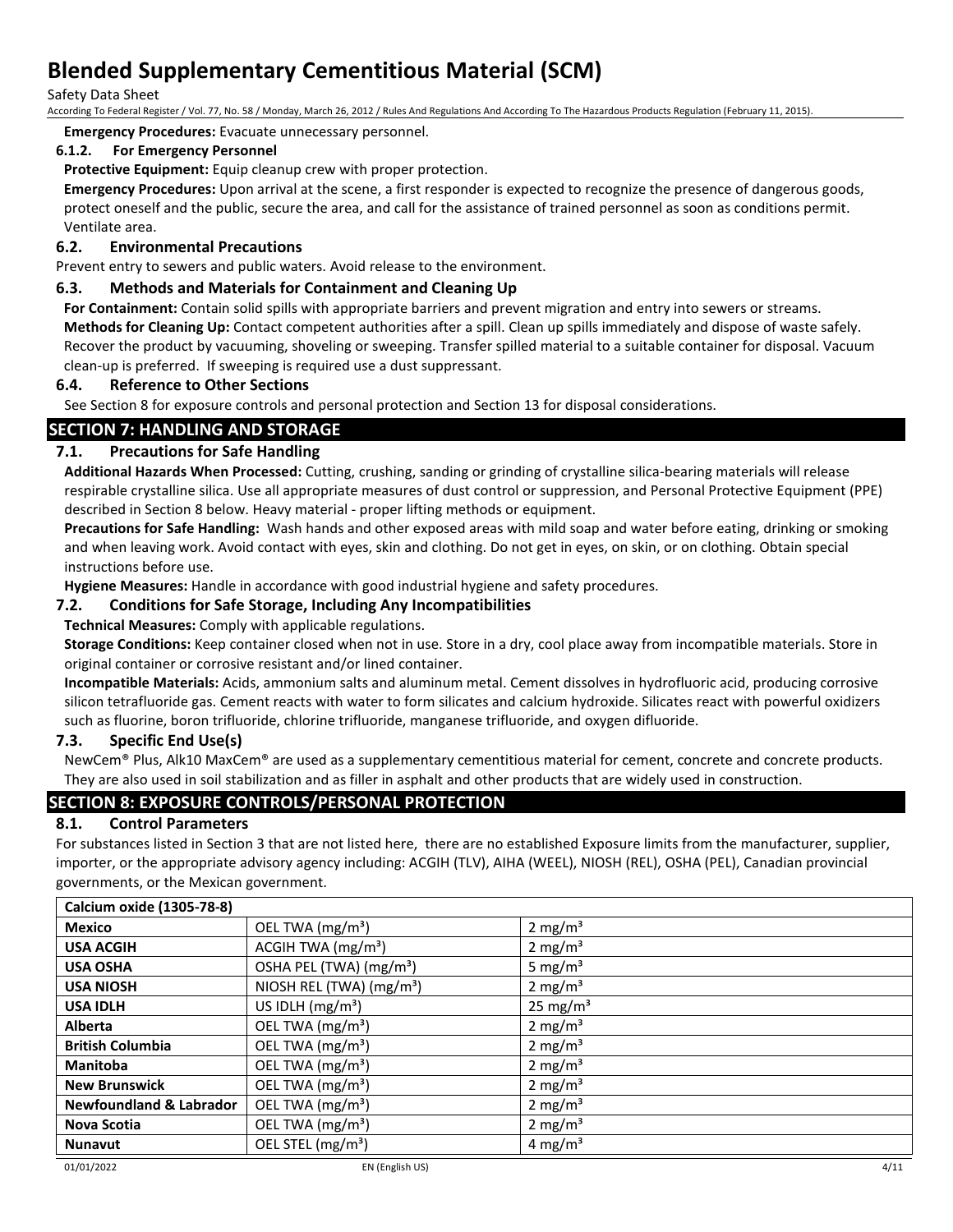Safety Data Sheet

According To Federal Register / Vol. 77, No. 58 / Monday, March 26, 2012 / Rules And Regulations And According To The Hazardous Products Regulation (February 11, 2015).

| <b>Nunavut</b>                      | OEL TWA $(mg/m3)$                                              | 2 mg/ $m3$                                                                                    |
|-------------------------------------|----------------------------------------------------------------|-----------------------------------------------------------------------------------------------|
| <b>Northwest Territories</b>        | OEL STEL (mg/m <sup>3</sup> )                                  | 4 mg/ $m3$                                                                                    |
| <b>Northwest Territories</b>        | OEL TWA (mg/m <sup>3</sup> )                                   | 2 mg/ $m3$                                                                                    |
| Ontario                             | OEL TWA (mg/m <sup>3</sup> )                                   | 2 mg/ $m3$                                                                                    |
| <b>Prince Edward Island</b>         | OEL TWA (mg/m <sup>3</sup> )                                   | 2 mg/ $m3$                                                                                    |
| Québec                              | VEMP ( $mg/m3$ )                                               | 2 mg/ $m3$                                                                                    |
| Saskatchewan                        | OEL STEL (mg/m <sup>3</sup> )                                  | 4 mg/m $3$                                                                                    |
| Saskatchewan                        | OEL TWA (mg/m <sup>3</sup> )                                   | 2 mg/ $m3$                                                                                    |
| Yukon                               | OEL STEL (mg/m <sup>3</sup> )                                  | 4 mg/ $m3$                                                                                    |
| Yukon                               | OEL TWA (mg/m <sup>3</sup> )                                   | 2 mg/m $3$                                                                                    |
| Calcium sulfate (7778-18-9)         |                                                                |                                                                                               |
| <b>Mexico</b>                       | OEL TWA (mg/m <sup>3</sup> )                                   | 10 mg/m <sup>3</sup> (inhalable fraction)                                                     |
| <b>USA ACGIH</b>                    | ACGIH TWA (mg/m <sup>3</sup> )                                 | 10 mg/m <sup>3</sup> (inhalable particulate matter)                                           |
| <b>USA OSHA</b>                     | OSHA PEL (TWA) (mg/m <sup>3</sup> )                            | 15 mg/m <sup>3</sup> (total dust)                                                             |
|                                     |                                                                | 5 mg/m <sup>3</sup> (respirable fraction)                                                     |
| <b>USA NIOSH</b>                    | NIOSH REL (TWA) (mg/m <sup>3</sup> )                           | 10 mg/m <sup>3</sup> (total dust)                                                             |
|                                     |                                                                | 5 mg/m <sup>3</sup> (respirable dust)                                                         |
| Alberta                             | OEL TWA (mg/m <sup>3</sup> )                                   | $10 \text{ mg/m}^3$                                                                           |
| <b>British Columbia</b>             | OEL TWA (mg/m <sup>3</sup> )                                   | 10 mg/m <sup>3</sup> (inhalable)                                                              |
| <b>Manitoba</b>                     | OEL TWA (mg/m <sup>3</sup> )                                   | 10 mg/m <sup>3</sup> (inhalable particulate matter)                                           |
| <b>New Brunswick</b>                | OEL TWA (mg/m <sup>3</sup> )                                   | 10 mg/m <sup>3</sup> (particulate matter containing no Asbestos and                           |
|                                     |                                                                | <1% Crystalline silica)                                                                       |
| <b>Newfoundland &amp; Labrador</b>  | OEL TWA (mg/m <sup>3</sup> )                                   | 10 mg/m <sup>3</sup> (inhalable particulate matter)                                           |
| Nova Scotia                         | OEL TWA (mg/m <sup>3</sup> )                                   | 10 mg/m <sup>3</sup> (inhalable particulate matter)                                           |
| <b>Nunavut</b>                      | OEL STEL (mg/m <sup>3</sup> )                                  | $20 \text{ mg/m}^3$                                                                           |
|                                     |                                                                | $20 \text{ mg/m}^3$                                                                           |
| <b>Nunavut</b>                      | OEL TWA (mg/m <sup>3</sup> )                                   | $10 \text{ mg/m}^3$                                                                           |
|                                     |                                                                | $10 \text{ mg/m}^3$                                                                           |
| <b>Northwest Territories</b>        | OEL STEL (mg/m <sup>3</sup> )                                  | 20 mg/m $3$                                                                                   |
|                                     |                                                                | $20 \text{ mg/m}^3$                                                                           |
| <b>Northwest Territories</b>        | OEL TWA (mg/m <sup>3</sup> )                                   | $10 \text{ mg/m}^3$                                                                           |
|                                     |                                                                | $10 \text{ mg/m}^3$                                                                           |
| <b>Ontario</b>                      | OEL TWA (mg/m <sup>3</sup> )                                   | 10 mg/m <sup>3</sup> (inhalable)                                                              |
| <b>Prince Edward Island</b>         | OEL TWA (mg/m <sup>3</sup> )                                   | 10 mg/m <sup>3</sup> (inhalable particulate matter)                                           |
| Québec                              | VEMP ( $mg/m3$ )                                               | 10 mg/m <sup>3</sup> (containing no Asbestos and <1% Crystalline                              |
|                                     |                                                                | silica-total dust)<br>5 mg/m <sup>3</sup> (containing no Asbestos and <1% Crystalline         |
|                                     |                                                                | silica-respirable dust)                                                                       |
| Saskatchewan                        | OEL STEL (mg/m <sup>3</sup> )                                  | $20 \text{ mg/m}^3$                                                                           |
| Saskatchewan                        | OEL TWA (mg/m <sup>3</sup> )                                   | 10 mg/m $3$                                                                                   |
|                                     |                                                                |                                                                                               |
| Magnesium oxide (MgO) (1309-48-4)   |                                                                |                                                                                               |
| <b>Mexico</b><br><b>USA ACGIH</b>   | OEL TWA (mg/m <sup>3</sup> )<br>ACGIH TWA (mg/m <sup>3</sup> ) | 10 mg/m $3$ (fume)                                                                            |
|                                     | <b>ACGIH chemical category</b>                                 | 10 mg/m <sup>3</sup> (inhalable particulate matter)<br>Not Classifiable as a Human Carcinogen |
| <b>USA ACGIH</b><br><b>USA OSHA</b> | OSHA PEL (TWA) (mg/m <sup>3</sup> )                            | 15 mg/m <sup>3</sup> (fume, total particulate)                                                |
| <b>USA IDLH</b>                     |                                                                | 750 mg/m <sup>3</sup> (fume)                                                                  |
|                                     | US IDLH $(mg/m3)$                                              |                                                                                               |
| Alberta<br><b>British Columbia</b>  | OEL TWA (mg/m <sup>3</sup> )                                   | 10 mg/m $3$ (fume)                                                                            |
|                                     | OEL STEL (mg/m <sup>3</sup> )                                  | 10 mg/m <sup>3</sup> (respirable dust and fume)<br>10 mg/m <sup>3</sup> (fume, inhalable)     |
| <b>British Columbia</b>             | OEL TWA (mg/m <sup>3</sup> )                                   | 3 mg/m <sup>3</sup> (respirable dust and fume)                                                |
| Manitoba                            | OEL TWA (mg/m <sup>3</sup> )                                   | 10 mg/m <sup>3</sup> (inhalable particulate matter)                                           |
|                                     |                                                                |                                                                                               |
| <b>New Brunswick</b>                | OEL TWA (mg/m <sup>3</sup> )                                   | 10 mg/m <sup>3</sup> (fume)                                                                   |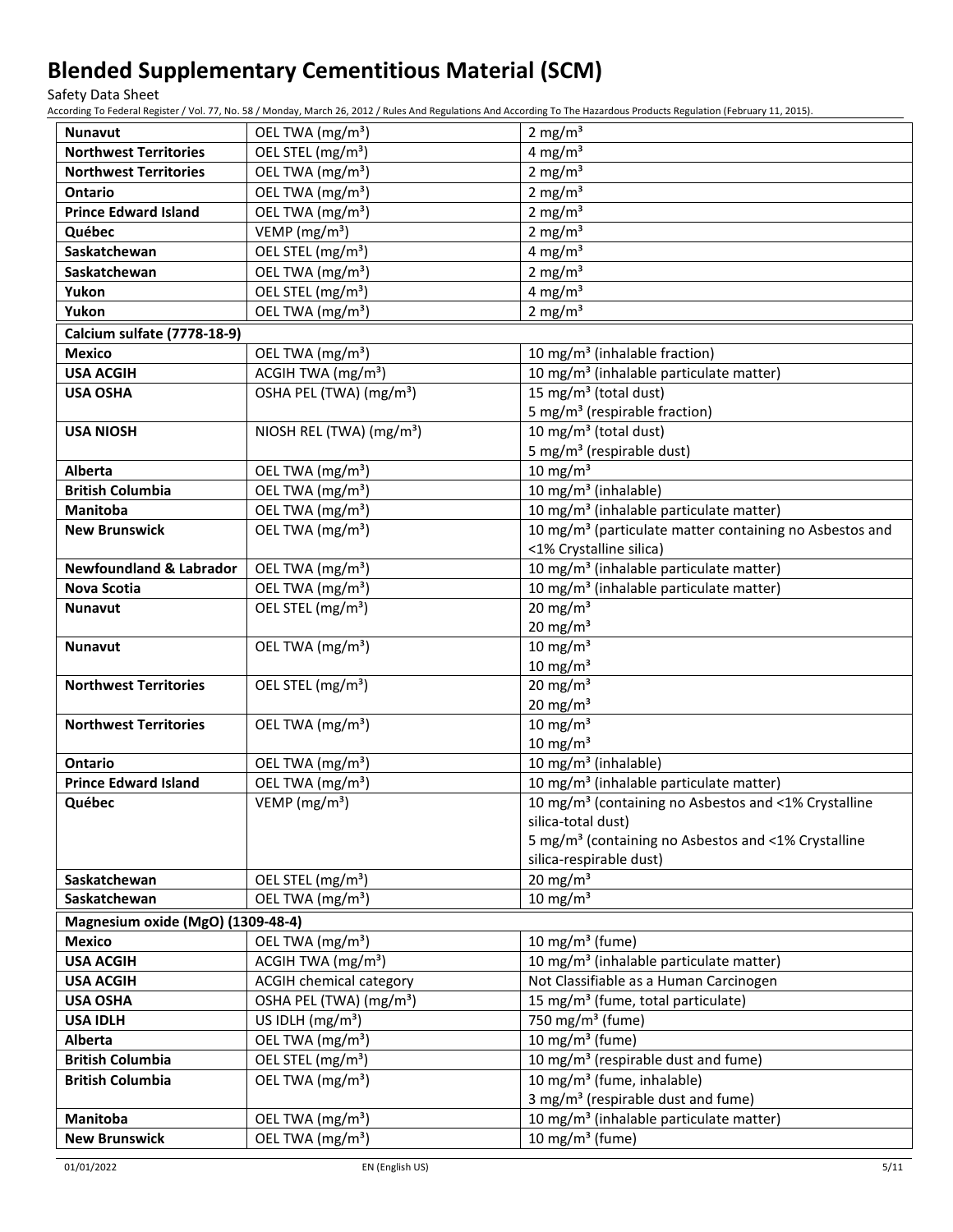Safety Data Sheet

According To Federal Register / Vol. 77, No. 58 / Monday, March 26, 2012 / Rules And Regulations And According To The Hazardous Products Regulation (February 11, 2015).

| <b>Newfoundland &amp; Labrador</b> | OEL TWA (mg/m <sup>3</sup> )         | 10 mg/m <sup>3</sup> (inhalable particulate matter)                 |
|------------------------------------|--------------------------------------|---------------------------------------------------------------------|
| Nova Scotia                        | OEL TWA (mg/m <sup>3</sup> )         | 10 mg/m <sup>3</sup> (inhalable particulate matter)                 |
| <b>Nunavut</b>                     | OEL STEL (mg/m <sup>3</sup> )        | 20 mg/m <sup>3</sup> (inhalable fraction)                           |
| Nunavut                            | OEL TWA (mg/m <sup>3</sup> )         | 10 mg/m <sup>3</sup> (inhalable fraction)                           |
| <b>Northwest Territories</b>       | OEL STEL (mg/m <sup>3</sup> )        | 20 mg/m <sup>3</sup> (inhalable fraction)                           |
| <b>Northwest Territories</b>       | OEL TWA (mg/m <sup>3</sup> )         | 10 mg/m <sup>3</sup> (inhalable fraction)                           |
| Ontario                            | OEL TWA (mg/m <sup>3</sup> )         | 10 mg/m <sup>3</sup> (inhalable)                                    |
| <b>Prince Edward Island</b>        | OEL TWA (mg/m <sup>3</sup> )         | 10 mg/m <sup>3</sup> (inhalable particulate matter)                 |
| Québec                             | VEMP ( $mg/m3$ )                     | 10 mg/m $3$ (fume)                                                  |
| Saskatchewan                       | OEL STEL (mg/m <sup>3</sup> )        | 20 mg/m <sup>3</sup> (inhalable fraction)                           |
| Saskatchewan                       | OEL TWA (mg/m <sup>3</sup> )         | 10 mg/m <sup>3</sup> (inhalable fraction)                           |
| Yukon                              | OEL STEL (mg/m <sup>3</sup> )        | 10 mg/m $3$ (fume)                                                  |
| Yukon                              | OEL TWA (mg/m <sup>3</sup> )         | 10 mg/m $3$ (fume)                                                  |
| Quartz (14808-60-7)                |                                      |                                                                     |
| <b>Mexico</b>                      | OEL TWA (mg/m <sup>3</sup> )         | 0.1 mg/m <sup>3</sup> (respirable fraction)                         |
| <b>USA ACGIH</b>                   | ACGIH TWA (mg/m <sup>3</sup> )       | 0.025 mg/m <sup>3</sup> (respirable particulate matter)             |
| <b>USA ACGIH</b>                   | <b>ACGIH chemical category</b>       | A2 - Suspected Human Carcinogen                                     |
| <b>USA OSHA</b>                    | OSHA PEL (TWA) (mg/m <sup>3</sup> )  | 50 $\mu$ g/m <sup>3</sup>                                           |
| <b>USA NIOSH</b>                   | NIOSH REL (TWA) (mg/m <sup>3</sup> ) | 0.05 mg/m <sup>3</sup> (respirable dust)                            |
| <b>USA IDLH</b>                    | US IDLH $(mg/m3)$                    | 50 mg/m <sup>3</sup> (respirable dust)                              |
| Alberta                            | OEL TWA (mg/m <sup>3</sup> )         | 0.025 mg/m <sup>3</sup> (respirable particulate)                    |
| <b>British Columbia</b>            | OEL TWA (mg/m <sup>3</sup> )         | 0.025 mg/m <sup>3</sup> (respirable)                                |
| <b>Manitoba</b>                    | OEL TWA (mg/m <sup>3</sup> )         | 0.025 mg/m <sup>3</sup> (respirable particulate matter)             |
| <b>New Brunswick</b>               | OEL TWA (mg/m <sup>3</sup> )         | 0.1 mg/m <sup>3</sup> (respirable fraction)                         |
| <b>Newfoundland &amp; Labrador</b> | OEL TWA (mg/m <sup>3</sup> )         | 0.025 mg/m <sup>3</sup> (respirable particulate matter)             |
| Nova Scotia                        | OEL TWA (mg/m <sup>3</sup> )         | 0.025 mg/m <sup>3</sup> (respirable particulate matter)             |
| <b>Nunavut</b>                     | OEL TWA (mg/m <sup>3</sup> )         | 0.05 mg/m <sup>3</sup> (respirable fraction)                        |
| <b>Northwest Territories</b>       | OEL TWA (mg/m <sup>3</sup> )         | 0.05 mg/m <sup>3</sup> (respirable fraction)                        |
| <b>Ontario</b>                     | OEL TWA (mg/m <sup>3</sup> )         | 0.1 mg/m <sup>3</sup> (designated substances regulation-respirable) |
| <b>Prince Edward Island</b>        | OEL TWA (mg/m <sup>3</sup> )         | 0.025 mg/m <sup>3</sup> (respirable particulate matter)             |
| Québec                             | VEMP (mg/m <sup>3</sup> )            | $0.1 \text{ mg/m}^3$ (respirable dust)                              |
| Saskatchewan                       | OEL TWA (mg/m <sup>3</sup> )         | 0.05 mg/m <sup>3</sup> (respirable fraction)                        |
| Yukon                              | OEL TWA (mg/m <sup>3</sup> )         | 300 particle/mL                                                     |
| Limestone (1317-65-3)              |                                      |                                                                     |
| <b>Mexico</b>                      | OEL TWA (mg/m <sup>3</sup> )         | 10 mg/m $3$                                                         |
| <b>Mexico</b>                      | OEL STEL (mg/m <sup>3</sup> )        | 20 mg/m $3$                                                         |
| <b>USA OSHA</b>                    | OSHA PEL (TWA) (mg/m <sup>3</sup> )  | 15 mg/m <sup>3</sup> (total dust)                                   |
|                                    |                                      | 5 mg/m <sup>3</sup> (respirable fraction)                           |
| <b>USA NIOSH</b>                   | NIOSH REL (TWA) (mg/m <sup>3</sup> ) | 10 mg/m <sup>3</sup> (total dust)                                   |
|                                    |                                      | 5 mg/m <sup>3</sup> (respirable dust)                               |
| Alberta                            | OEL TWA (mg/m <sup>3</sup> )         | $10 \text{ mg/m}^3$                                                 |
| <b>British Columbia</b>            | OEL STEL (mg/m <sup>3</sup> )        | 20 mg/m <sup>3</sup> (total dust)                                   |
| <b>British Columbia</b>            | OEL TWA (mg/m <sup>3</sup> )         | 10 mg/m <sup>3</sup> (total dust)                                   |
|                                    |                                      | 3 mg/m <sup>3</sup> (respirable fraction)                           |
| <b>New Brunswick</b>               | OEL TWA (mg/m <sup>3</sup> )         | 10 mg/m <sup>3</sup> (particulate matter containing no Asbestos and |
|                                    |                                      | <1% Crystalline silica)                                             |
| <b>Nunavut</b>                     | OEL STEL (mg/m <sup>3</sup> )        | 20 mg/m $3$                                                         |
| <b>Nunavut</b>                     | OEL TWA (mg/m <sup>3</sup> )         | $10$ mg/m <sup>3</sup>                                              |
| <b>Northwest Territories</b>       | OEL STEL (mg/m <sup>3</sup> )        | 20 mg/m $3$                                                         |
| <b>Northwest Territories</b>       | OEL TWA (mg/m <sup>3</sup> )         | 10 mg/m $3$                                                         |
| Québec                             | VEMP ( $mg/m3$ )                     | 10 mg/m <sup>3</sup> (Limestone, containing no Asbestos and <1%     |
|                                    |                                      | Crystalline silica-total dust)                                      |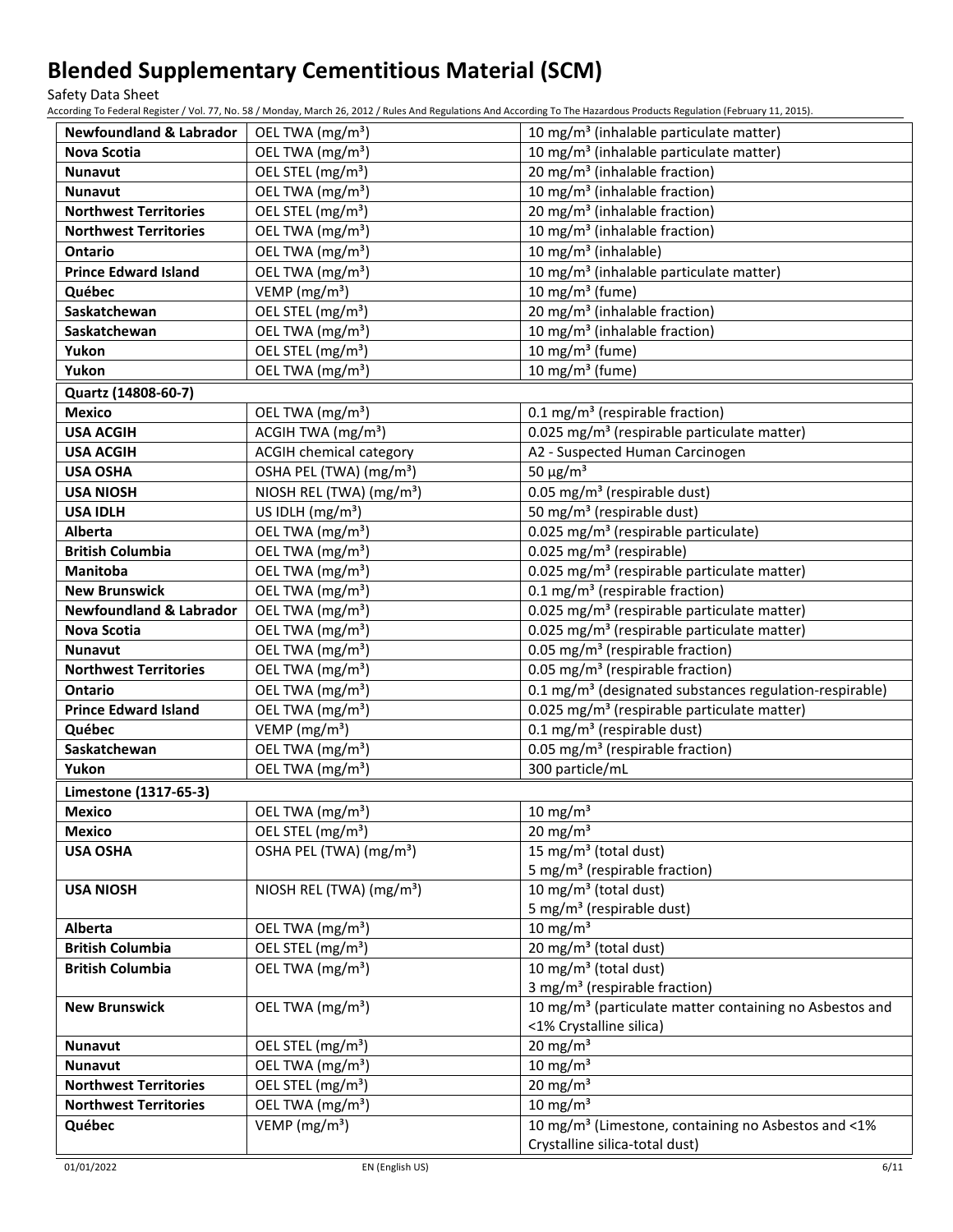Safety Data Sheet

According To Federal Register / Vol. 77, No. 58 / Monday, March 26, 2012 / Rules And Regulations And According To The Hazardous Products Regulation (February 11, 2015).

| Saskatchewan | OEL STEL (mg/m <sup>3</sup> ) | $20 \text{ mg/m}^3$ |
|--------------|-------------------------------|---------------------|
| Saskatchewan | OEL TWA (mg/m <sup>3</sup> )  | $10 \text{ mg/m}^3$ |
| Yukon        | OEL STEL $(mg/m3)$            | $20 \text{ mg/m}^3$ |
| Yukon        | OEL TWA $(mg/m3)$             | 30 mppcf            |
|              |                               | 10 mg/m $3$         |

### **8.2. Exposure Controls**

**Appropriate Engineering Controls:** Emergency eye wash fountains and safety showers should be available in the immediate vicinity of any potential exposure. Ensure adequate ventilation, especially in confined areas. Ensure all national/local regulations are observed.

**Personal Protective Equipment:** Gloves. Protective clothing. Protective goggles. Insufficient ventilation and/or dust generation: wear respiratory protection.



**Materials for Protective Clothing:** Chemically resistant materials and fabrics.

**Hand Protection:** Wear protective gloves.

**Eye and Face Protection:** Chemical safety goggles.

**Skin and Body Protection:** Wear suitable protective clothing.

**Respiratory Protection:** If exposure limits are exceeded or irritation is experienced, NIOSH approved respiratory protection should be worn. In case of inadequate ventilation, oxygen deficient atmosphere, or where exposure levels are not known wear approved respiratory protection.

**Other Information:** When using, do not eat, drink or smoke.

| <b>SECTION 9: PHYSICAL AND CHEMICAL PROPERTIES</b>                   |                                |
|----------------------------------------------------------------------|--------------------------------|
| <b>Information on Basic Physical and Chemical Properties</b><br>9.1. |                                |
| <b>Physical State</b>                                                | Solid (Powder)                 |
| Appearance                                                           | Gray/Black or Brown/Tan Powder |
| Odor                                                                 | None                           |
| <b>Odor Threshold</b>                                                | Not available                  |
| рH                                                                   | $8 - 11$ (In Water)            |
| <b>Evaporation Rate</b>                                              | Not available                  |
| <b>Melting Point</b>                                                 | Not available                  |
| <b>Freezing Point</b>                                                | Not available                  |
| <b>Boiling Point</b>                                                 | $>$ 1000 °C ( $>$ 1832 °F)     |
| <b>Flash Point</b>                                                   | Not available                  |
| <b>Auto-ignition Temperature</b>                                     | Not available                  |
| <b>Decomposition Temperature</b>                                     | Not available                  |
| Flammability (solid, gas)                                            | Not available                  |
| <b>Lower Flammable Limit</b>                                         | Not available                  |
| <b>Upper Flammable Limit</b>                                         | Not available                  |
| <b>Vapor Pressure</b>                                                | Not available                  |
| Relative Vapor Density at 20°C                                       | Not available                  |
| <b>Relative Density</b>                                              | Not available                  |
| <b>Specific Gravity</b>                                              | $3 - 3.2$ (Water = 1)          |
| <b>Solubility</b>                                                    | Water: Slightly (0.1 - 1.0%)   |
| <b>Partition Coefficient: N-Octanol/Water</b>                        | Not available                  |
| <b>Viscosity</b>                                                     | Not available                  |

## **SECTION 10: STABILITY AND REACTIVITY**

**10.1. Reactivity:** Hazardous reactions will not occur under normal conditions.

**10.2. Chemical Stability:** Stable under recommended handling and storage conditions (see Section 7).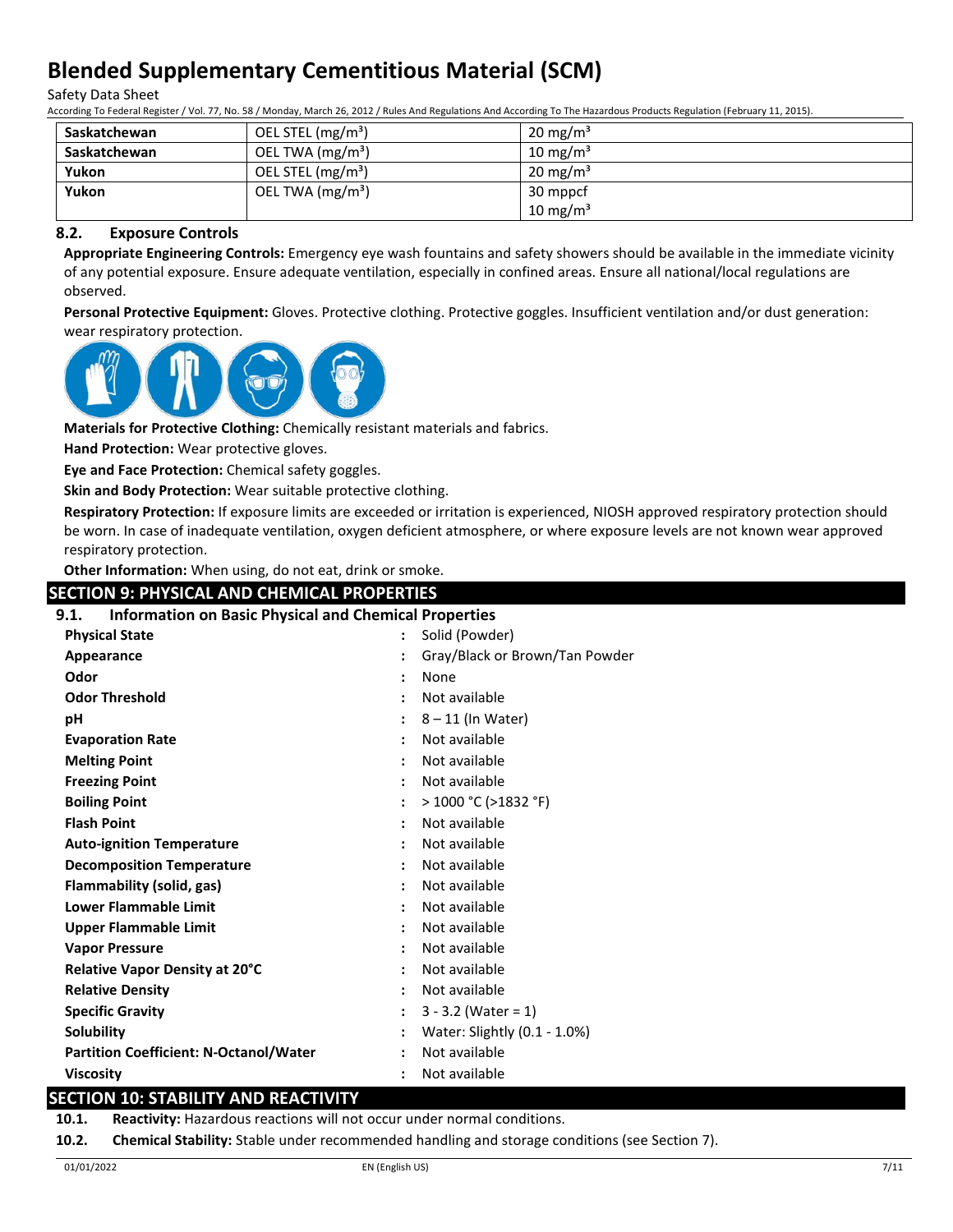Safety Data Sheet

According To Federal Register / Vol. 77, No. 58 / Monday, March 26, 2012 / Rules And Regulations And According To The Hazardous Products Regulation (February 11, 2015).

**10.3. Possibility of Hazardous Reactions:** Hazardous polymerization will not occur.

**10.4. Conditions to Avoid:** Incompatible materials.

**10.5. Incompatible Materials:** Acids, ammonium salts and aluminum metal. Cement dissolves in hydrofluoric acid, producing corrosive silicon tetrafluoride gas. Cement reacts with water to form silicates and calcium hydroxide. Silicates react with powerful oxidizers such as fluorine, boron trifluoride, chlorine trifluoride, manganese trifluoride, and oxygen difluoride.

**10.6. Hazardous Decomposition Products:** None expected under normal conditions of use

## **SECTION 11: TOXICOLOGICAL INFORMATION**

### **11.1. Information on Toxicological Effects - Product**

**Acute Toxicity (Oral):** Not classified

**Acute Toxicity (Dermal):** Not classified

**Acute Toxicity (Inhalation):** Not classified

**LD50 and LC50 Data:** Not available

**Skin Corrosion/Irritation:** Causes skin irritation.

**pH:** 8 – 11 (In Water)

**Eye Damage/Irritation:** Causes serious eye damage.

**pH:** 8 – 11 (In Water)

**Respiratory or Skin Sensitization:** Not classified

**Germ Cell Mutagenicity:** Not classified

**Carcinogenicity:** May cause cancer.

**Specific Target Organ Toxicity (Repeated Exposure):** Causes damage to organs (lung/respiratory system) through prolonged or repeated exposure (Inhalation).

**Reproductive Toxicity:** Not classified

**Specific Target Organ Toxicity (Single Exposure):** May cause respiratory irritation.

#### **Aspiration Hazard:** Not classified

**Symptoms/Injuries After Inhalation:** Irritation of the respiratory tract and the other mucous membranes. The three types of silicosis include: 1) Simple chronic silicosis – which results from long-term exposure (more than 20 years) to low amounts of respirable crystalline silica. Nodules of chronic inflammation and scarring provoked by the respirable crystalline silica form in the lungs and chest lymph nodes. This disease may feature breathlessness and may resemble chronic obstructive pulmonary disease (COPD); 2) Accelerated silicosis – occurs after exposure to larger amounts of respirable crystalline silica over a shorter period of time (5-15 years); 3) Acute silicosis – results from short-term exposure to very large amounts of respirable crystalline silica. The lungs become very inflamed and may fill with fluid, causing severe shortness of breath and low blood oxygen levels. Inflammation, scarring, and symptoms progress faster in accelerated silicosis than in simple silicosis. Progressive massive fibrosis may occur in simple or accelerated silicosis, but is more common in the accelerated form. Progressive massive fibrosis results from severe scarring and leads to the destruction of normal lung structures.

**Symptoms/Injuries After Skin Contact:** Redness, pain, swelling, itching, burning, dryness, and dermatitis. Concrete may cause dry skin, discomfort, irritation, severe burns, and dermatitis. Exposure of sufficient duration to wet concrete can cause serious, potentially irreversible damage to skin, eye, respiratory and digestive tracts due to chemical (caustic) burns, including third degree burns. A skin exposure may be hazardous even if there is no pain or discomfort. Unhardened concrete is capable of causing dermatitis by irritation and allergy. Skin affected by dermatitis may include symptoms such as, redness, itching, rash, scaling, and cracking. Irritant dermatitis is caused by the physical properties of concrete including alkalinity and abrasion. Allergic contact dermatitis is caused by sensitization to hexavalent chromium (chromate) potentially present in concrete. The reaction can range from a mild rash to severe skin ulcers. Persons already sensitized may react to the first contact with wet concrete. Others may develop allergic dermatitis after years of repeated contact with wet concrete.

**Symptoms/Injuries After Eye Contact:** Potentilly causes permanent damage to the cornea, iris, or conjunctiva. Airborne dust may cause immediate or delayed irritation or inflammation. Eye contact with large amounts of dry powder or with wet cement can cause moderate eye irritation, chemical burns and blindness. Eye exposures require immediate first aid and medical attention to prevent significant damage to the eye.

**Symptoms/Injuries After Ingestion:** Ingestion may cause adverse effects.

**Chronic Symptoms:** May cause cancer. Causes damage to organs through prolonged or repeated exposure.

### **11.2. Information on Toxicological Effects - Ingredient(s)**

**LD50 and LC50 Data:**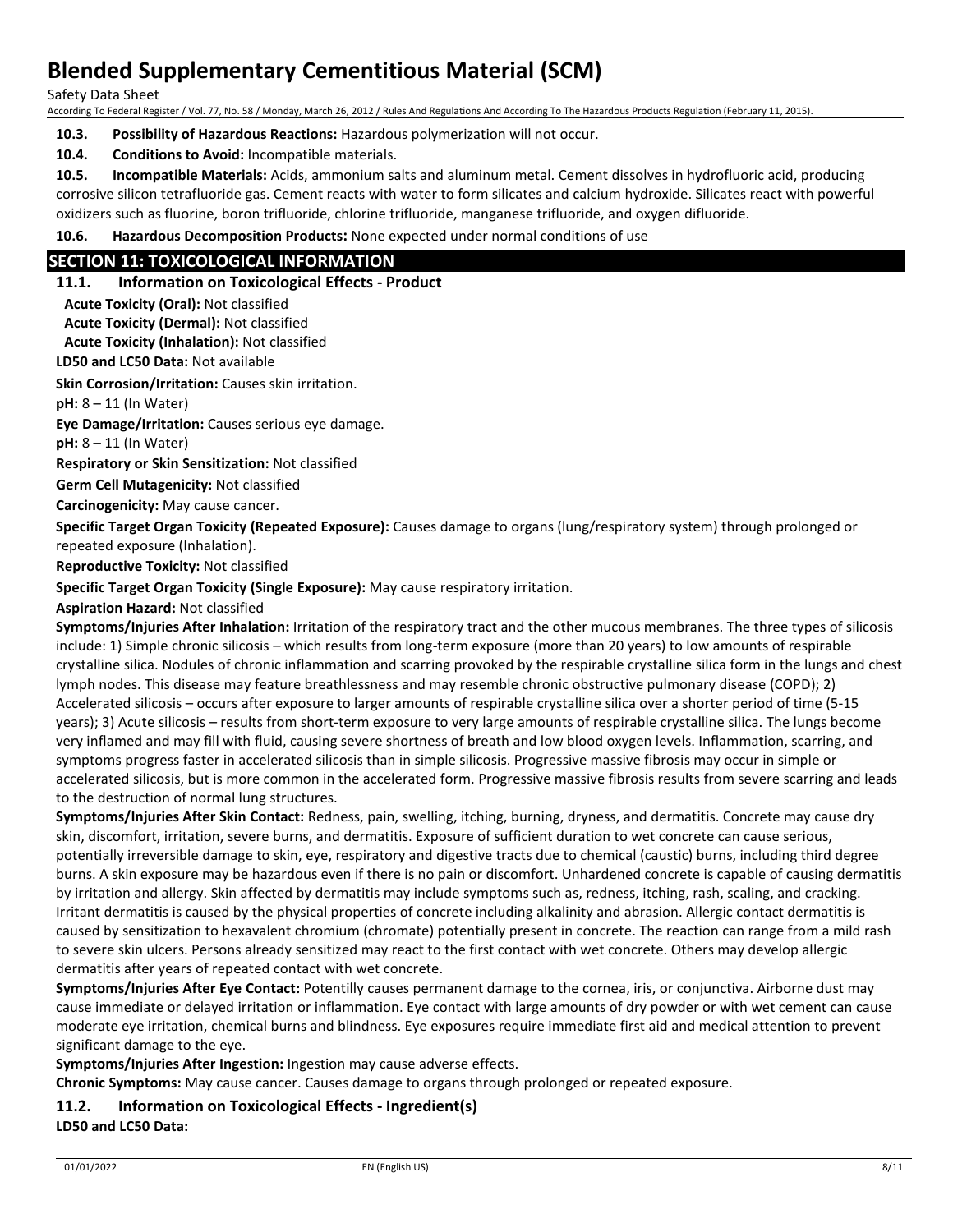Safety Data Sheet

According To Federal Register / Vol. 77, No. 58 / Monday, March 26, 2012 / Rules And Regulations And According To The Hazardous Products Regulation (February 11, 2015).

| Calcium oxide (1305-78-8)                        |                                               |
|--------------------------------------------------|-----------------------------------------------|
| <b>LD50 Oral Rat</b>                             | > 2000 mg/kg                                  |
| <b>LD50 Dermal Rabbit</b>                        | > 2500 mg/kg                                  |
| <b>Calcium sulfate (7778-18-9)</b>               |                                               |
| LD50 Oral Rat                                    | $>3000$ mg/kg                                 |
| Magnesium oxide (MgO) (1309-48-4)                |                                               |
| LD50 Oral Rat                                    | 3870 mg/kg                                    |
| Quartz (14808-60-7)                              |                                               |
| LD50 Oral Rat                                    | $>$ 5000 mg/kg                                |
| <b>LD50 Dermal Rat</b>                           | > 5000 mg/kg                                  |
| Quartz (14808-60-7)                              |                                               |
| <b>IARC Group</b>                                | 1                                             |
| <b>National Toxicology Program (NTP) Status</b>  | Known Human Carcinogens.                      |
| <b>OSHA Hazard Communication Carcinogen List</b> | In OSHA Hazard Communication Carcinogen list. |
|                                                  |                                               |

## **SECTION 12: ECOLOGICAL INFORMATION**

**12.1. Toxicity**

**Ecology - General:** Harmful to aquatic life.

| Calcium oxide (1305-78-8)   |                                                                           |
|-----------------------------|---------------------------------------------------------------------------|
| LC50 Fish 1                 | 50.6 mg/l                                                                 |
| Calcium sulfate (7778-18-9) |                                                                           |
| LC50 Fish 1                 | 2980 mg/l (Exposure time: 96 h - Species: Lepomis macrochirus [static])   |
| LC50 Fish 2                 | > 1970 mg/l (Exposure time: 96 h - Species: Pimephales promelas [static]) |
|                             |                                                                           |

#### **12.2. Persistence and Degradability**

| NewCem® Plus, Alk10 MaxCem®               |                      |
|-------------------------------------------|----------------------|
| <b>Persistence and Degradability</b>      | Not established.     |
| <b>Bioaccumulative Potential</b><br>12.3. |                      |
| NewCem® Plus, Alk10 MaxCem®               |                      |
| <b>Bioaccumulative Potential</b>          | Not established.     |
| Calcium oxide (1305-78-8)                 |                      |
| <b>BCF Fish 1</b>                         | (no bioaccumulation) |

## **12.4. Mobility in Soil**

Not available

#### **12.5. Other Adverse Effects**

**Other Information:** Avoid release to the environment.

### **SECTION 13: DISPOSAL CONSIDERATIONS**

### **13.1. Waste treatment methods**

**Waste Disposal Recommendations:** Dispose of waste material in accordance with all local, regional, national, provincial, territorial and international regulations.

**Additional Information:** Container may remain hazardous when empty. Continue to observe all precautions.

**Ecology - Waste Materials:** Avoid release to the environment. This material is hazardous to the aquatic environment. Keep out of sewers and waterways.

## **SECTION 14: TRANSPORT INFORMATION**

The shipping description(s) stated herein were prepared in accordance with certain assumptions at the time the SDS was authored, and can vary based on a number of variables that may or may not have been known at the time the SDS was issued.

- **14.1. In Accordance with DOT** Not regulated for transport
- **14.2. In Accordance with IMDG** Not regulated for transport
- 14.3. In Accordance with IATA Not regulated for transport
- **14.4.** In Accordance with TDG Not regulated for transport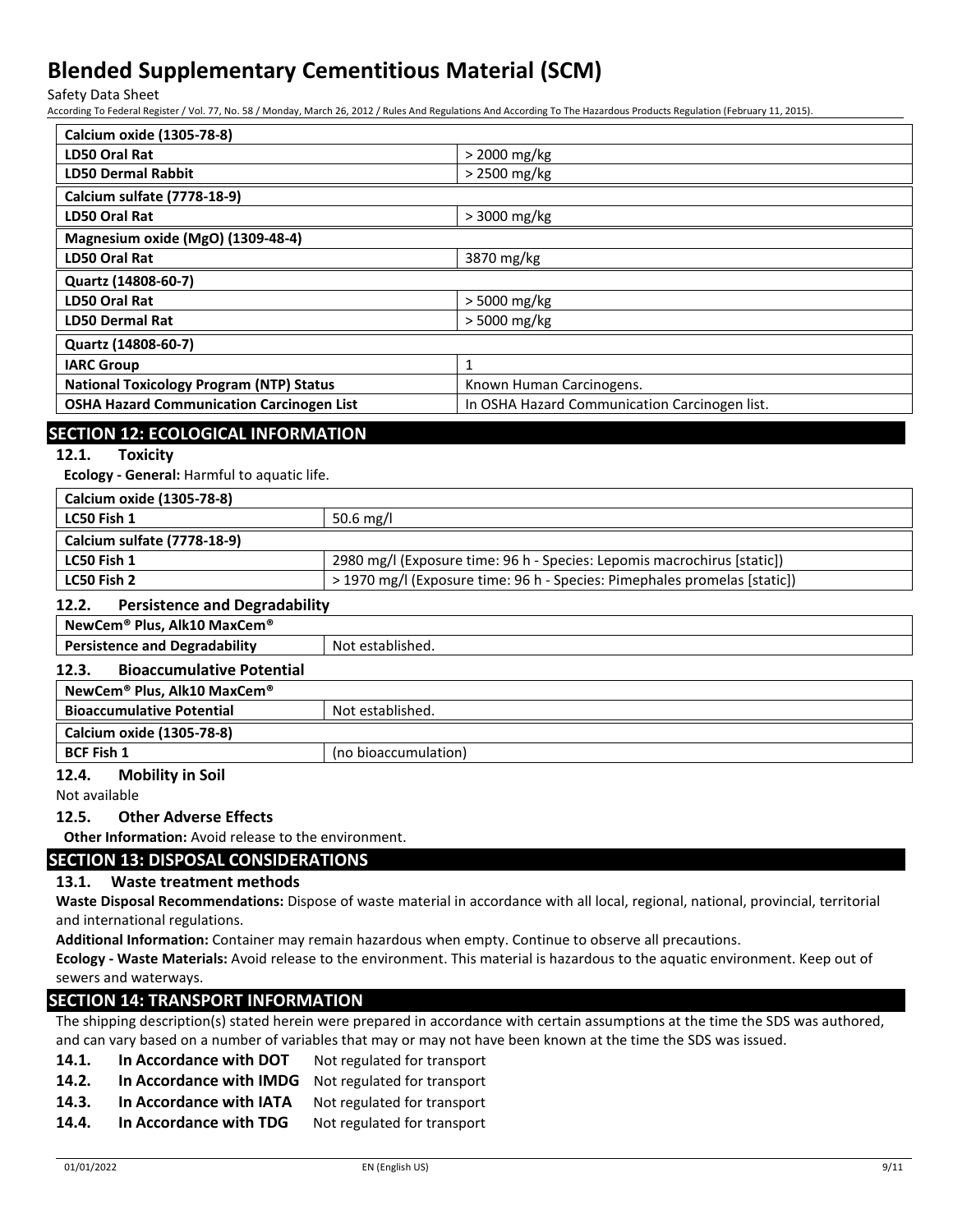Safety Data Sheet

According To Federal Register / Vol. 77, No. 58 / Monday, March 26, 2012 / Rules And Regulations And According To The Hazardous Products Regulation (February 11, 2015).

| <b>SECTION 15: REGULATORY INFORMATION</b>                                 |                                                                    |  |
|---------------------------------------------------------------------------|--------------------------------------------------------------------|--|
| 15.1.<br><b>US Federal Regulations</b>                                    |                                                                    |  |
| NewCem® Plus, Alk10 MaxCem®                                               |                                                                    |  |
| SARA Section 311/312 Hazard Classes                                       | Health hazard - Skin corrosion or Irritation                       |  |
|                                                                           | Health hazard - Serious eye damage or eye irritation               |  |
|                                                                           | Health hazard - Carcinogenicity                                    |  |
|                                                                           | Health hazard - Specific target organ toxicity (single or repeated |  |
|                                                                           | exposure)                                                          |  |
| Calcium oxide (1305-78-8)                                                 |                                                                    |  |
| Listed on the United States TSCA (Toxic Substances Control Act) inventory |                                                                    |  |
| Calcium sulfate (7778-18-9)                                               |                                                                    |  |
| Listed on the United States TSCA (Toxic Substances Control Act) inventory |                                                                    |  |
| Magnesium oxide (MgO) (1309-48-4)                                         |                                                                    |  |
| Listed on the United States TSCA (Toxic Substances Control Act) inventory |                                                                    |  |
| Quartz (14808-60-7)                                                       |                                                                    |  |
| Listed on the United States TSCA (Toxic Substances Control Act) inventory |                                                                    |  |
| Limestone (1317-65-3)                                                     |                                                                    |  |
| Listed on the United States TSCA (Toxic Substances Control Act) inventory |                                                                    |  |
| 15.2.<br><b>US State Regulations</b>                                      |                                                                    |  |
| Quartz (14808-60-7)                                                       |                                                                    |  |
| U.S. - California - Proposition 65 - Carcinogens List                     | WARNING: This product contains chemicals known to the State of     |  |
|                                                                           | California to cause cancer.                                        |  |
| Calcium oxide (1305-78-8)                                                 |                                                                    |  |
| U.S. - Massachusetts - Right To Know List                                 |                                                                    |  |
| U.S. - New Jersey - Right to Know Hazardous Substance List                |                                                                    |  |
| U.S. - Pennsylvania - RTK (Right to Know) List                            |                                                                    |  |
| Calcium sulfate (7778-18-9)                                               |                                                                    |  |
| U.S. - Massachusetts - Right To Know List                                 |                                                                    |  |
| U.S. - New Jersey - Right to Know Hazardous Substance List                |                                                                    |  |
| U.S. - Pennsylvania - RTK (Right to Know) List                            |                                                                    |  |
| Magnesium oxide (MgO) (1309-48-4)                                         |                                                                    |  |
| U.S. - Massachusetts - Right To Know List                                 |                                                                    |  |
| U.S. - New Jersey - Right to Know Hazardous Substance List                |                                                                    |  |
| U.S. - Pennsylvania - RTK (Right to Know) List                            |                                                                    |  |
| Quartz (14808-60-7)                                                       |                                                                    |  |
| U.S. - Massachusetts - Right To Know List                                 |                                                                    |  |
| U.S. - New Jersey - Right to Know Hazardous Substance List                |                                                                    |  |
| U.S. - Pennsylvania - RTK (Right to Know) List                            |                                                                    |  |
| Limestone (1317-65-3)                                                     |                                                                    |  |
| U.S. - Massachusetts - Right To Know List                                 |                                                                    |  |
| U.S. - New Jersey - Right to Know Hazardous Substance List                |                                                                    |  |
| U.S. - Pennsylvania - RTK (Right to Know) List                            |                                                                    |  |
| 15.3.<br><b>Canadian Regulations</b>                                      |                                                                    |  |
| Calcium oxide (1305-78-8)                                                 |                                                                    |  |
| Listed on the Canadian DSL (Domestic Substances List)                     |                                                                    |  |
| Calcium sulfate (7778-18-9)                                               |                                                                    |  |
| Listed on the Canadian DSL (Domestic Substances List)                     |                                                                    |  |

## **Magnesium oxide (MgO) (1309-48-4)**

Listed on the Canadian DSL (Domestic Substances List)